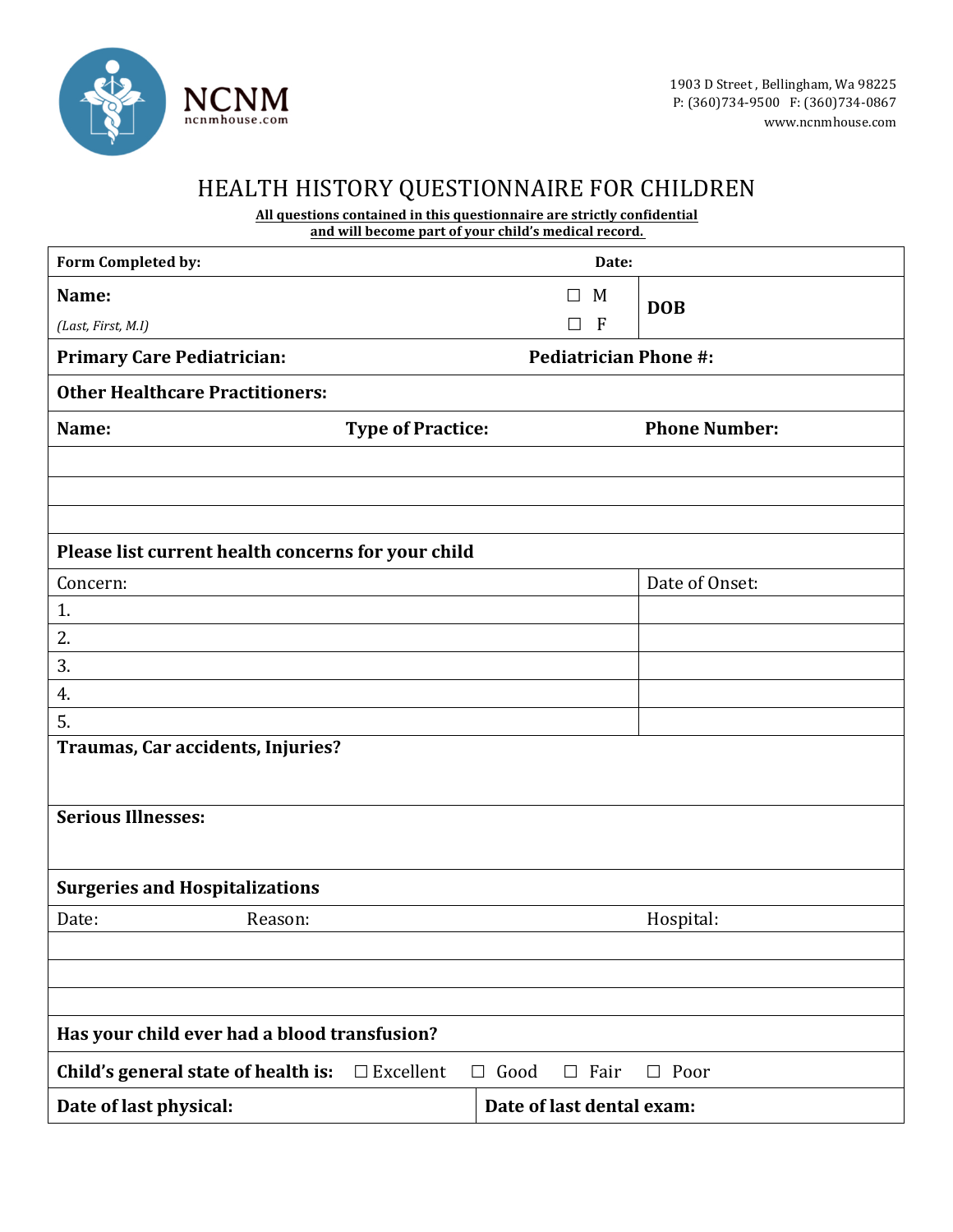

| PRENATAL HISTORY                                                                                                         |                                                                                           |                             |                 |  |  |
|--------------------------------------------------------------------------------------------------------------------------|-------------------------------------------------------------------------------------------|-----------------------------|-----------------|--|--|
| Mother's age at child's birth:                                                                                           |                                                                                           |                             |                 |  |  |
| During pregnancy,<br>did the mother                                                                                      | $\Box$ Bleeding $\Box$ Drug/Alcohol Abuse $\Box$ Hypertension $\Box$ Medications          |                             |                 |  |  |
| experience:                                                                                                              | $\Box$ Physical Trauma $\Box$ Thyroid Problems $\Box$ Gestational Diabetes                |                             |                 |  |  |
|                                                                                                                          | $\Box$ Other:                                                                             |                             |                 |  |  |
| During pregnancy,                                                                                                        | $\Box$ Tobacco $\Box$ Alcohol $\Box$ Recreational Drugs $\Box$ Prescription Drugs         |                             |                 |  |  |
| did the mother use<br>any of the following:                                                                              | $\Box$ Over-the-counter medications $\Box$ Supplements $\Box$ Other:                      |                             |                 |  |  |
|                                                                                                                          | Please give details:                                                                      |                             |                 |  |  |
|                                                                                                                          |                                                                                           | <b>BIRTH HISTORY</b>        |                 |  |  |
| <b>Pregnancy Length:</b>                                                                                                 | $\Box$ On Time $\Box$ Premature ______wks $\Box$ Late _____wks                            |                             |                 |  |  |
| <b>Birth History:</b>                                                                                                    | $\Box$ Vaginal $\Box$ Cesarean Section $\Box$ Induced $\Box$ Forceps $\Box$ Vacuum        |                             |                 |  |  |
|                                                                                                                          | $\Box$ Trauma, describe:                                                                  |                             |                 |  |  |
|                                                                                                                          | $\Box$ Other:                                                                             |                             |                 |  |  |
|                                                                                                                          |                                                                                           |                             |                 |  |  |
|                                                                                                                          |                                                                                           |                             |                 |  |  |
| Length of labor:                                                                                                         | <b>Birth weight:</b>                                                                      | <b>Birth length:</b>        |                 |  |  |
| Any newborn<br>problems?                                                                                                 | $\Box$ Tongue Tie $\Box$ Difficulty nursing $\Box$ Juandice $\Box$ Rashes $\Box$ Seizures |                             |                 |  |  |
|                                                                                                                          | $\Box$ Hospitalization $\Box$ Other, describe                                             |                             |                 |  |  |
|                                                                                                                          |                                                                                           |                             |                 |  |  |
|                                                                                                                          |                                                                                           | <b>IMMUNIZATION HISTORY</b> |                 |  |  |
| $\Box$ Diptheria:                                                                                                        | $\Box$ Pertussis:                                                                         | $\Box$ Tetanus:             | $\Box$ Polio:   |  |  |
| $\Box$ Hepatitis B:                                                                                                      | $\square$ Measles:                                                                        | $\Box$ Mumps:               | $\Box$ Rubella: |  |  |
| $\Box$ H.Flu (HiB)                                                                                                       | $\Box$ Tetanus booster:<br>$\Box$ Other:                                                  |                             |                 |  |  |
| Please Indicate any adverse reactions to vaccines:                                                                       |                                                                                           |                             |                 |  |  |
|                                                                                                                          |                                                                                           |                             |                 |  |  |
|                                                                                                                          |                                                                                           |                             |                 |  |  |
| <b>HEALTH &amp; DEVLOPMENT</b>                                                                                           |                                                                                           |                             |                 |  |  |
| How was your child's health in the first year?<br>$\Box$ Excellent<br>Good<br>Fair<br>Poor<br>$\Box$<br>$\Box$<br>$\Box$ |                                                                                           |                             |                 |  |  |
| If poor or fair, please describe:                                                                                        |                                                                                           |                             |                 |  |  |
|                                                                                                                          |                                                                                           |                             |                 |  |  |
| At what age did your child first:                                                                                        | Sit up<br>Crawl                                                                           | Walk<br>Talk                |                 |  |  |
| Describe your child's sleep pattern:                                                                                     |                                                                                           |                             |                 |  |  |
|                                                                                                                          |                                                                                           |                             |                 |  |  |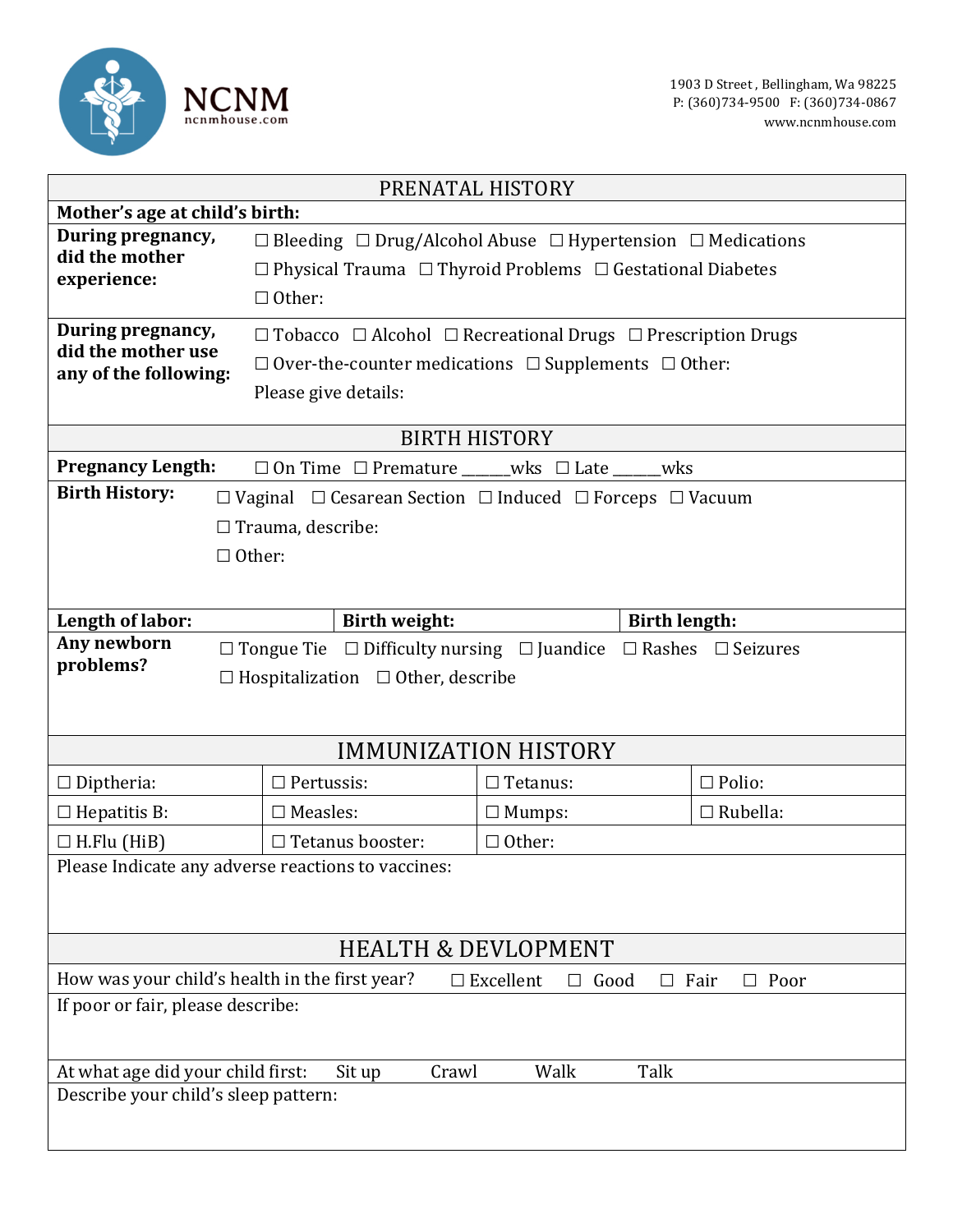

| PAST MEDICAL HISTORY                                                           |        |                                            |                       |                                |                                               |        |           |
|--------------------------------------------------------------------------------|--------|--------------------------------------------|-----------------------|--------------------------------|-----------------------------------------------|--------|-----------|
| Does your child have, or has she/he had:                                       |        |                                            |                       |                                |                                               |        |           |
| $\Box$ Yes<br>$\Box$ No                                                        |        | Chicken pox                                |                       | $\Box$ No                      | <b>Constipation requiring</b><br>doctor visit |        |           |
| $\Box$ Yes<br>$\Box$ No                                                        |        | Ear infections                             |                       | $\Box$ No                      | Bladder or kidney infection                   |        |           |
| $\Box$ Yes<br>$\Box$ No                                                        |        | Problems with ears or hearing              |                       | $\Box$ No                      | Bed-wetting (if over 5 yo)                    |        |           |
| $\Box$ Yes<br>$\Box$ No                                                        |        | <b>Seasonal Allergies</b>                  |                       | $\Box$ No                      | (girls) Started<br>menstruation?              |        |           |
| $\Box$ No<br>$\Box$ Yes                                                        |        | Problems with eyes or vision               |                       | $\Box$ No                      | (girls) Any problems with<br>periods?         |        |           |
| $\Box$ Yes<br>$\Box$ No                                                        |        | Asthma, bronchitis, croup, or<br>pneumonia |                       | $\Box$ No                      | Seizures or other neurologic<br>problems      |        |           |
| $\Box$ Yes<br>$\Box$ No                                                        |        | Heart problems or murmur                   | $\Box$ Yes            | $\Box$ No                      | Frequent headaches                            |        |           |
| $\Box$ Yes<br>$\Box$ No                                                        |        | Anemia or bleeding problem                 | $\Box$ Yes            | $\Box$ No                      | Chronic or recurrent skin<br>problems         |        |           |
| $\Box$ Yes<br>$\Box$ No                                                        |        | Frequent abdominal pain                    | $\Box$ Yes            | $\Box$ No                      | Diabetes or thyroid<br>problems               |        |           |
| Has your child had antibiotics?<br>If so, how many times and for what reasons? |        |                                            |                       |                                |                                               |        |           |
|                                                                                |        | <b>FAMILY HEALTH HISTORY</b>               |                       |                                |                                               |        |           |
| Is your child adopted?                                                         |        | $\Box$ Yes<br>$\Box$ No                    |                       |                                |                                               |        |           |
| Has any family member been diagnosed with:                                     |        |                                            |                       |                                |                                               |        |           |
|                                                                                | Yes    | Who? Age?<br>No                            |                       |                                | Yes                                           | No     |           |
| Asthma                                                                         |        |                                            |                       |                                |                                               |        | Who? Age? |
|                                                                                | $\Box$ | $\Box$                                     | <b>Diabetes</b>       |                                | $\Box$                                        | $\Box$ |           |
| Emphysema                                                                      | $\Box$ | $\Box$                                     |                       | Colitis/Crohn's/Celiac         | $\Box$                                        | $\Box$ |           |
| <b>Severe Allergies</b>                                                        | $\Box$ | $\Box$                                     |                       | <b>Addiction Problems</b>      | $\Box$                                        | $\Box$ |           |
| <b>Thyroid Problems</b>                                                        | $\Box$ | $\Box$                                     | Cancer                |                                | $\Box$                                        | $\Box$ |           |
| Stroke/Blood clots                                                             | $\Box$ | $\Box$                                     | <b>Mental Illness</b> |                                | $\Box$                                        | $\Box$ |           |
| <b>Heart Disease</b>                                                           | $\Box$ | $\Box$                                     | Depression            |                                | $\Box$                                        | $\Box$ |           |
| <b>Heart Attack</b>                                                            | $\Box$ | $\Box$                                     | Anxiety               |                                | $\Box$                                        | $\Box$ |           |
| <b>High Blood Pressure</b>                                                     | $\Box$ | $\Box$                                     | <b>Deafness</b>       |                                | $\Box$                                        | $\Box$ |           |
| <b>High Cholesterol</b>                                                        | $\Box$ | $\Box$                                     |                       | Developmental Delay            | $\Box$                                        | $\Box$ |           |
| <b>Kidney Disease</b>                                                          | $\Box$ | $\Box$                                     |                       | <b>Bedwetting After 10y</b>    | $\Box$                                        | $\Box$ |           |
| Gallbladder Disease                                                            | $\Box$ | $\Box$                                     |                       | <b>MTHFR Mutation</b>          | $\Box$                                        | $\Box$ |           |
| Osteoporosis                                                                   | $\Box$ | $\Box$                                     | Other:                |                                | $\Box$                                        | $\Box$ |           |
| Liver Disease                                                                  | $\Box$ | $\Box$                                     | Other:                |                                | $\Box$                                        | $\Box$ |           |
| Anemia                                                                         | $\Box$ | $\Box$                                     |                       | <b>Additional Information:</b> |                                               |        |           |